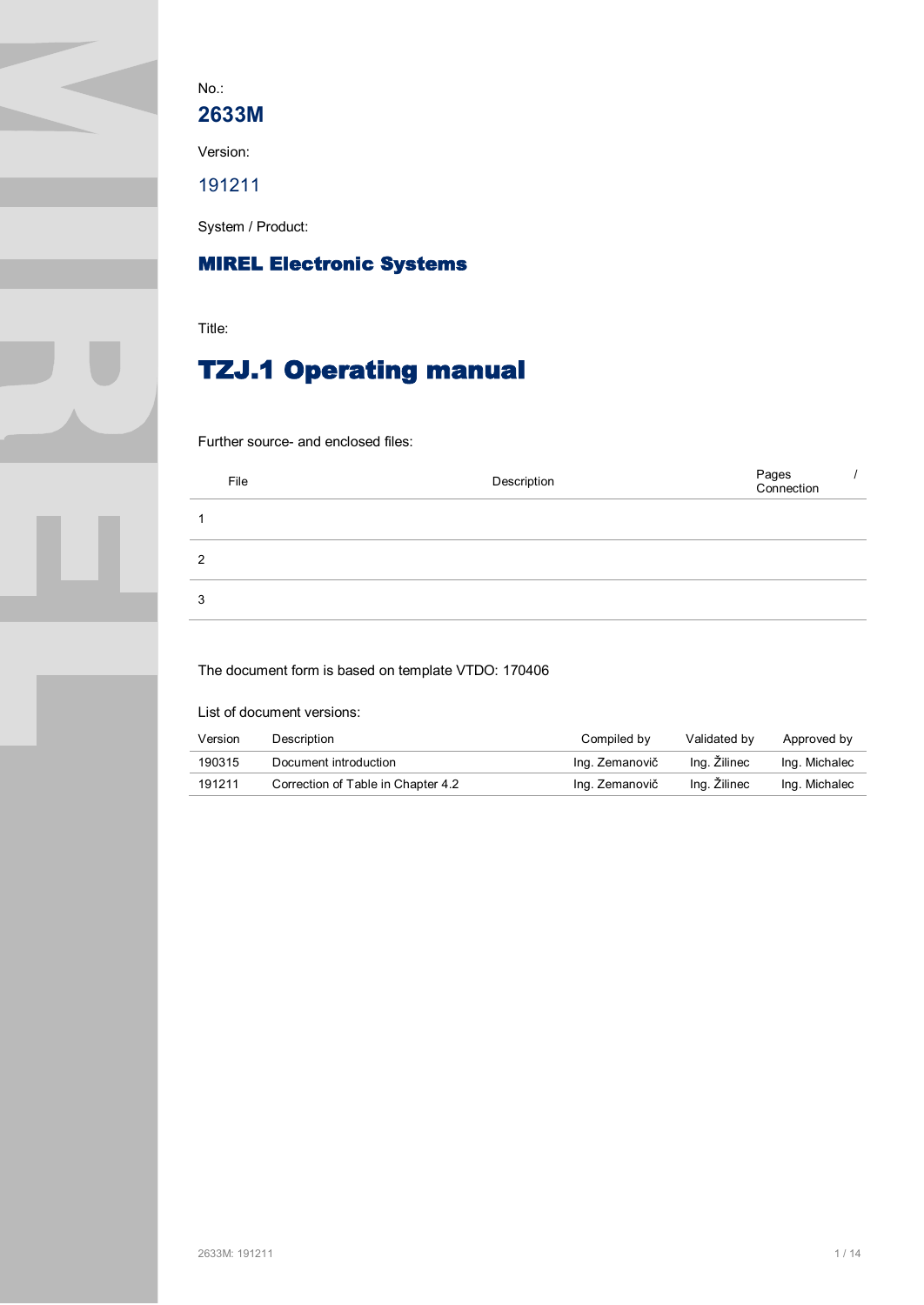## **Obsah**

| $\mathbf{1}$ |        |  |  |  |
|--------------|--------|--|--|--|
| 2            |        |  |  |  |
| 3            |        |  |  |  |
| 4            |        |  |  |  |
|              | 4.1    |  |  |  |
|              | 4.2    |  |  |  |
|              | 4.2.1  |  |  |  |
|              | 4.2.2  |  |  |  |
|              | 4.2.3  |  |  |  |
|              | 4.2.4  |  |  |  |
|              | 4.2.5  |  |  |  |
|              | 4.2.6  |  |  |  |
|              | 4.2.7  |  |  |  |
|              | 4.2.8  |  |  |  |
|              | 4.2.9  |  |  |  |
|              | 4.2.10 |  |  |  |
|              | 4.2.11 |  |  |  |
|              | 4.2.12 |  |  |  |
|              | 4.2.13 |  |  |  |
|              | 4.2.14 |  |  |  |
| 5            |        |  |  |  |
|              | 5.1    |  |  |  |
|              | 5.2    |  |  |  |
|              | 5.2.1  |  |  |  |
|              | 5.2.2  |  |  |  |
|              | 5.2.3  |  |  |  |
|              | 5.2.4  |  |  |  |
| 6            |        |  |  |  |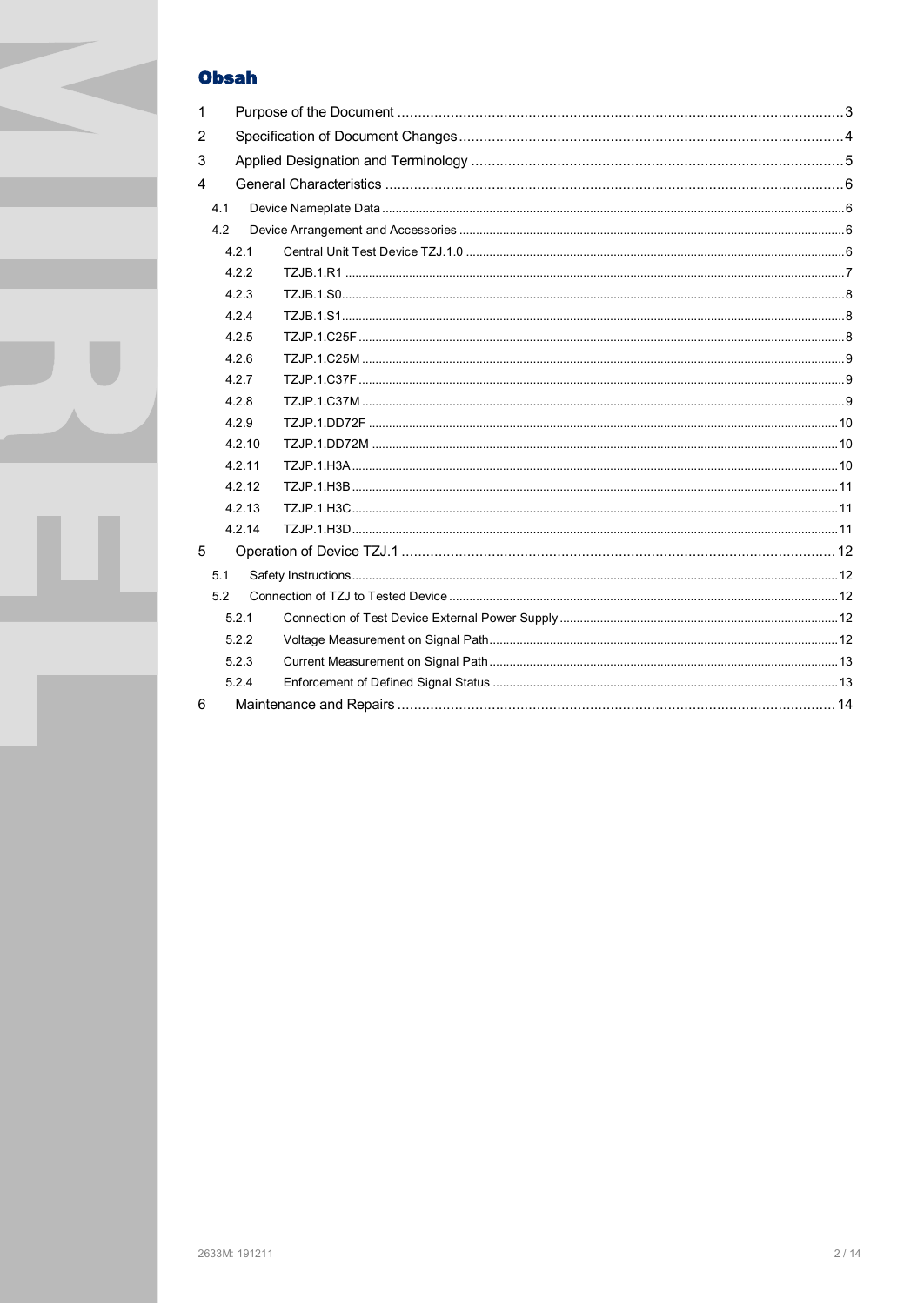## **1 Purpose of the Document**

**The document specifies** method and conditions for operation and maintenance of TZJ.1 device.

**The document follows up** and refers to documentation stated below:

| No.       | Version       | Title                      |
|-----------|---------------|----------------------------|
| [1] 2631M | $\sim$ $\sim$ | <b>TZJ Catalogue Sheet</b> |

#### **The document is intended** for personnel of:

- MIREL systems Producer, who provide for tests, final inspection, installation and activation, warranty and post-warranty service as well as periodical MIREL systems maintenance. Personnel must be traceably appointed for this activity and trained by the MIREL Systems Producer.
- Operator, who provide for operating maintenance, diagnostics as well as operational repair of MIREL systems. Personnel must be traceably appointed for this activity and trained by the Operator.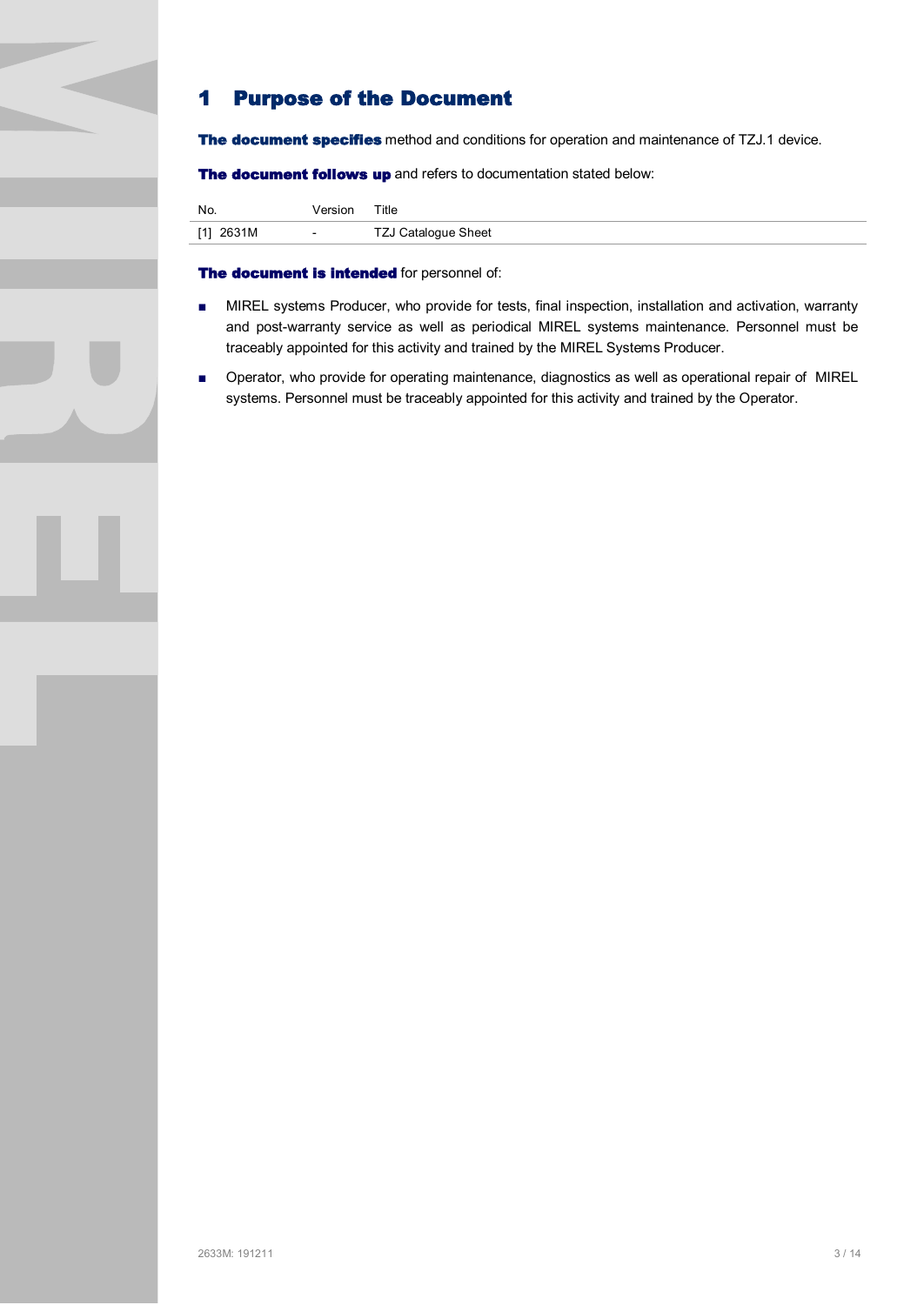# **2 Specification of Document Changes**

## **Version 190315**

Document introduction.

## **Version 191211**

Correction of Table in Chapter 4.2.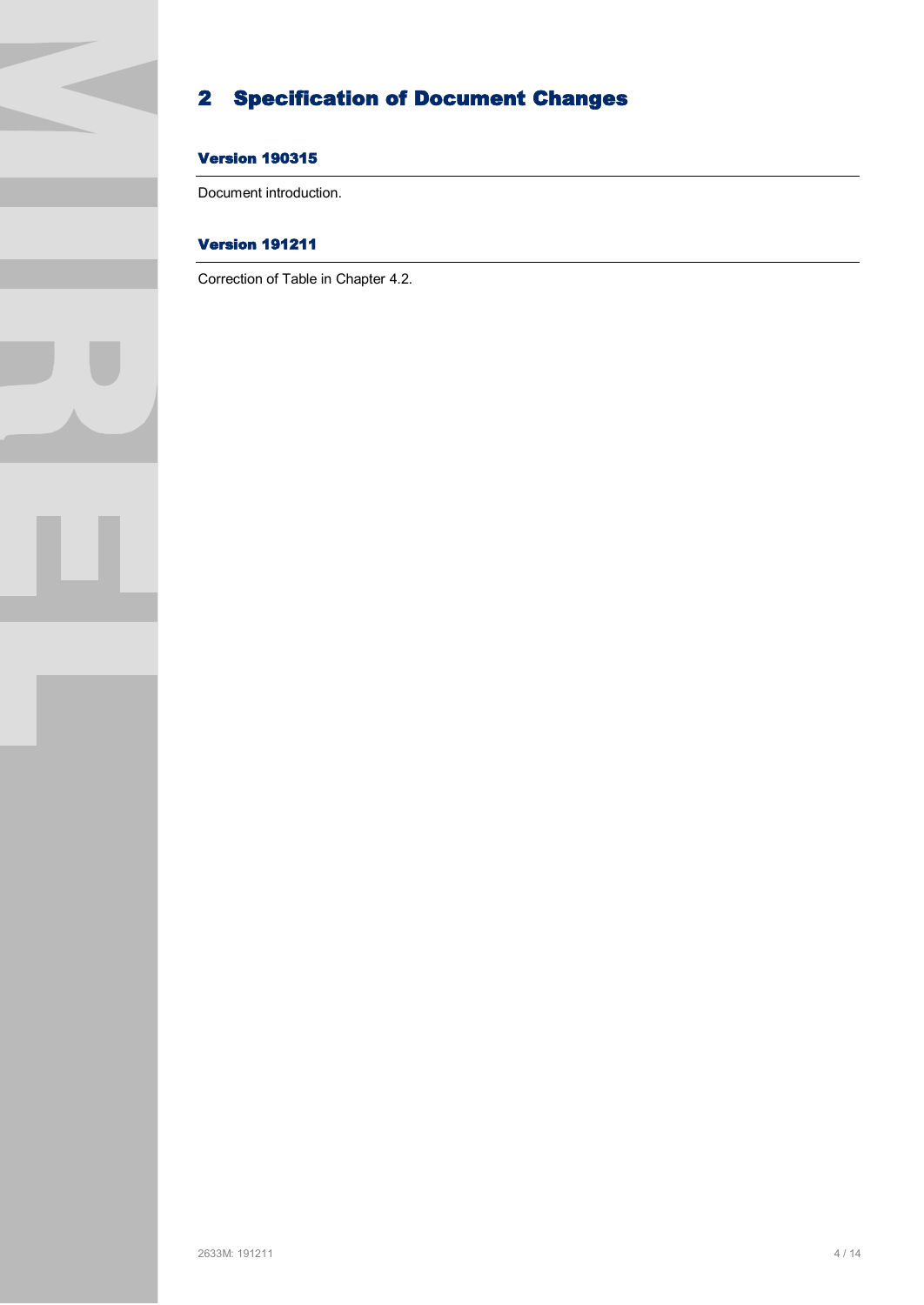# **3 Applied Designation and Terminology**

| 2G             | Second generation                    |
|----------------|--------------------------------------|
| 3G             | Third generation                     |
| $\overline{A}$ | Analogue inputs                      |
| AO             | Analogue outputs                     |
| BI             | Binary inputs                        |
| <b>BO</b>      | Binary outputs                       |
| <b>DRV</b>     | Driving rail vehicle                 |
| <b>SIO</b>     | Serial communication line, generally |
| <b>TZJ</b>     | Central unit tester                  |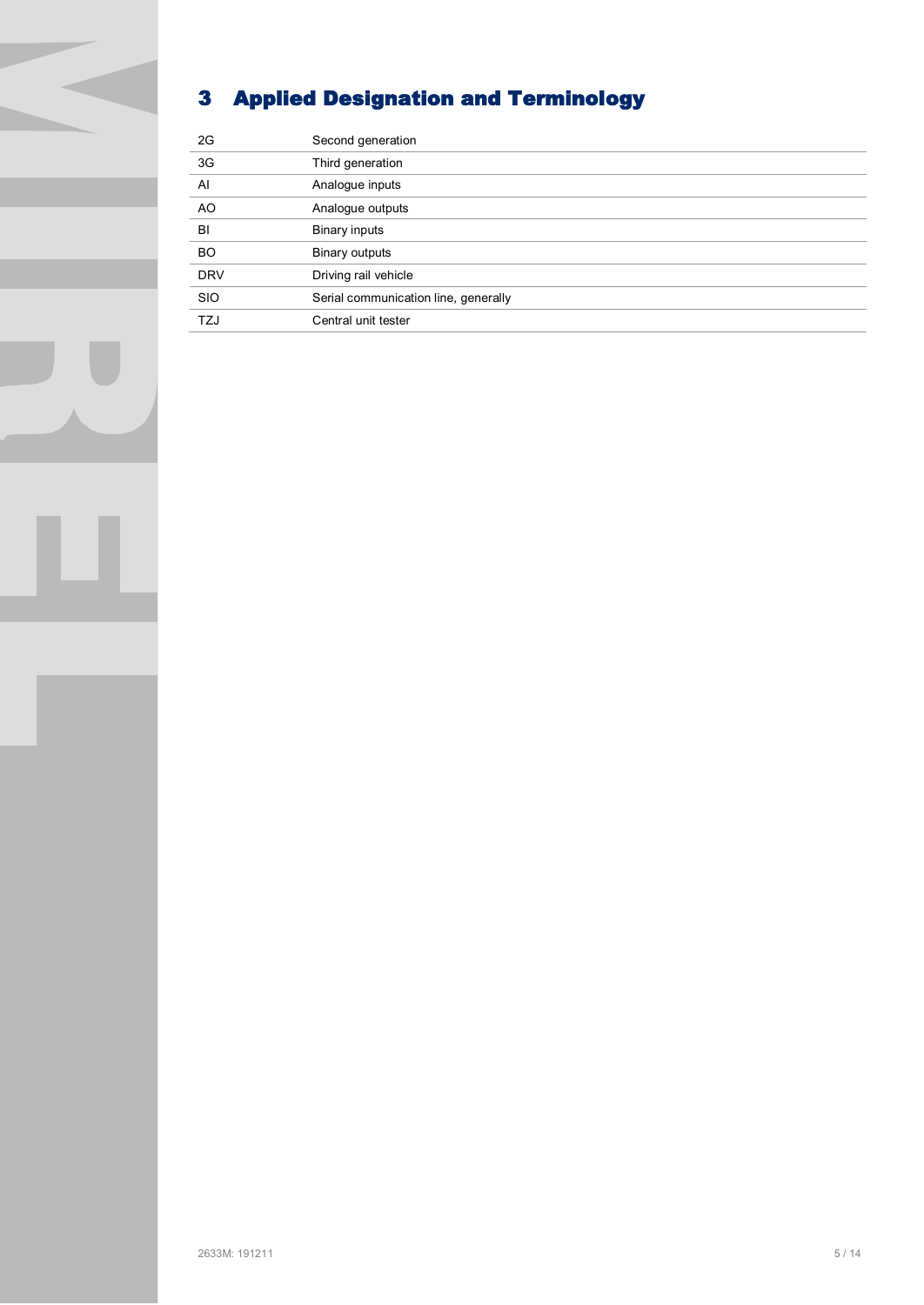## **4 General Characteristics**

Systems test device MIREL TZJ is a portable test device from MIREL systems product line. It has been designed for testing of all MIREL 2G and 3G systems.

Function of MIREL TZJ device is provision of interface between system to be tested, for purposes of additional diagnostics. Interface has been executed as a contact field, which allows execution of additional measurements aided by external measuring instruments, or wiring simulation of analogue and digital signals.

For its operation the device doesn´t require any power source and device operation is maintenance-free. The applied component base meets demanding criteria of reliability and durability.

#### **4.1 Device Nameplate Data**

| System designation | <b>MIREL TZJ</b>   |
|--------------------|--------------------|
| Producer           | HMH s.r.o.         |
| Year of production | specific part data |
| Serial No.         | specific part data |
| Type               | specific part data |
| Un                 | 24/48V             |

#### **4.2 Device Arrangement and Accessories**

TZJ device is manufactured as a set, comprising accessories. Set TZJSET.1.x comprises central unit test device – wiring box TZJ.1.0 with accessories, as outlined in TZJ Catalogue Sheet [1]. Following set components are produced:

| Designation                                                                                                                                  | Description                                                                                                    |  |
|----------------------------------------------------------------------------------------------------------------------------------------------|----------------------------------------------------------------------------------------------------------------|--|
| TZJ.1.0                                                                                                                                      | Central unit test device – wiring box, version 1                                                               |  |
| TZJB.1.R1                                                                                                                                    | Test cable 1,0m, 2x 4mm banana plug, 1,0m, DC open                                                             |  |
| TZJB.1.S0                                                                                                                                    | Test cable 0,5m, 1x 4mm banana plug, 0,5m, DC short-circuit                                                    |  |
| <b>TZJB.1.S1</b>                                                                                                                             | Test cable 1,0m, 1x 4 mm banana plug, 1,0m, DC short-circuit                                                   |  |
| <b>TZJP.1.C25F</b>                                                                                                                           | Connection cable 1,0m, outlet to DSub-25 connector jacks                                                       |  |
| <b>TZJP.1.C25M</b>                                                                                                                           | Connection cable 1,0m, outlet to DSub-25 pins                                                                  |  |
| TZJP.1.C37F                                                                                                                                  | Connection cable 1,0m, outlet to DSub-37 connector jacks                                                       |  |
| TZJP.1.C37M                                                                                                                                  | Connection cable 1,0m, outlet to DSub-37 pins                                                                  |  |
| TZJP.1.DD72F                                                                                                                                 | Connection cable 1,0m, outlet to DD72F connector jacks                                                         |  |
| TZJP.1.DD72M                                                                                                                                 | Connection cable 1,0m, outlet to DD72M pins                                                                    |  |
| TZJP.1.H3A                                                                                                                                   | Connection cable 1,0m, DSub-37M for HUMMEL FF $_{(1\text{-}10)}$ a HUMMEL MM $_{(11\text{-}20)}$ <sup>1)</sup> |  |
| TZJP.1.H3B                                                                                                                                   | Connection cable 1,0m, DSub-37M for HUMMEL MM $_{(1-10)}$ a HUMMEL FF $_{(11-20)}$ <sup>1)</sup>               |  |
| TZJP.1.H3C                                                                                                                                   | Connection cable 1,0m, DSub-37M for HUMMEL $MF_{(1\cdot10)}$ a HUMMEL $FM_{(11\cdot20)}$ <sup>1)</sup>         |  |
| TZJP.1.H3D                                                                                                                                   | Connection cable 1,0m, DSub-37M for HUMMEL $FM_{(1-10)}$ a HUMMEL MF $_{(11-20)}$ <sup>1)</sup>                |  |
| $^{1}$ *F – connector inserts with jacks: *M – insert with nins: $F^*$ - connector bousing with internal thread: M* - connector bousing with |                                                                                                                |  |

) or inserts with jacks; \*M – insert with pins; F\* - connector housing with internal thread; M\* - connector housing with external thread

#### **4.2.1 Central Unit Test Device TZJ.1.0**

Electronics body of TZJ device is formed by robust plastic box with metallic rear panel intended for eventual fixation. Connectors are located on front and lateral device panels. Front panel features wiring nut, auxiliary connectors of power supply and of shielding (Fig. 1).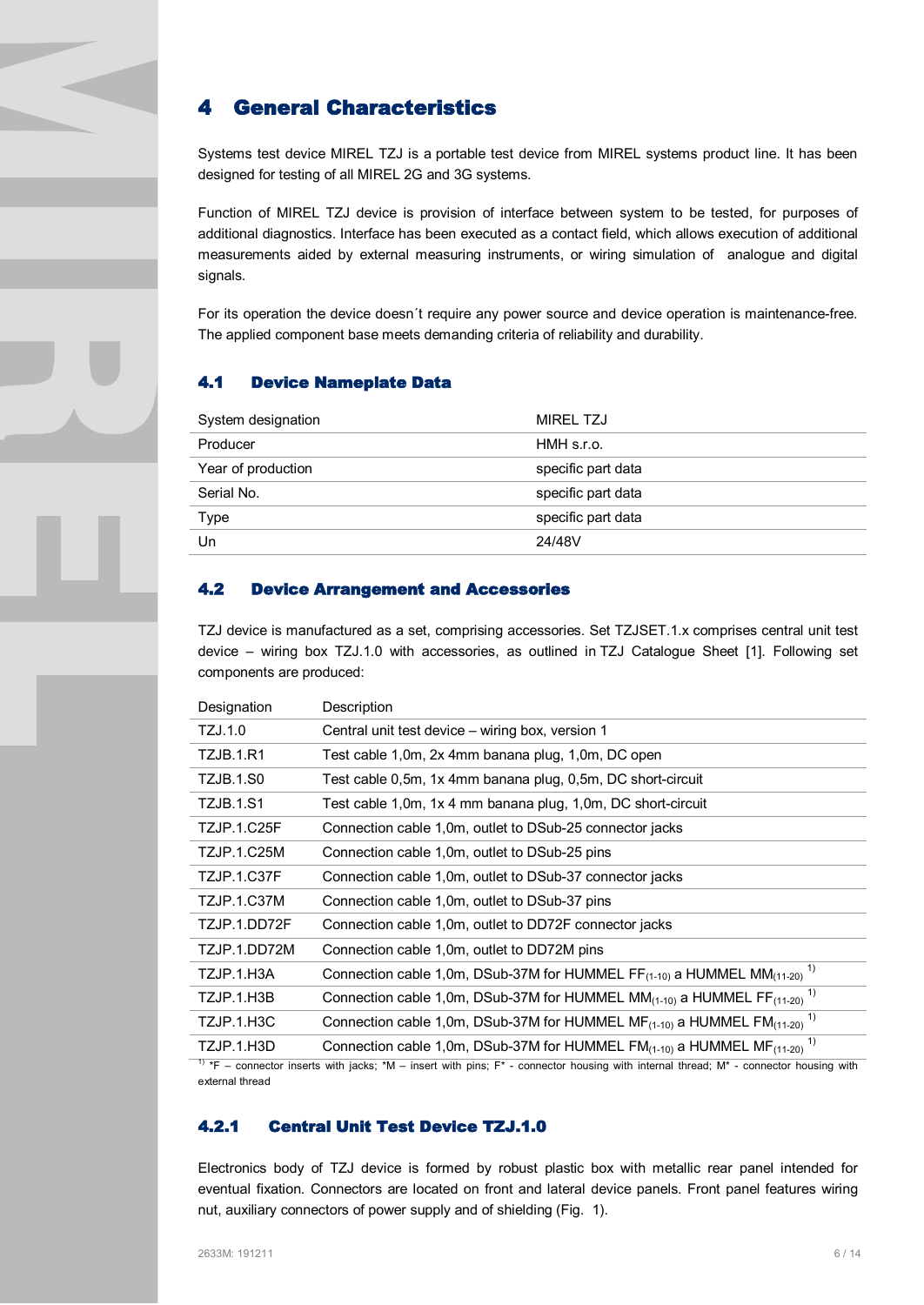

Fig. 1 TZJ.1.0 Central unit test device – wiring box

Description of TZJ.1.0 connectors:

- X1 DSub-37F connector **device** side conducted to internal connector contact of contact field No. 1-37.
- X2 DSub-37F connector **device** side conducted to internal connector contact of contact field No. 38-74.
- X3 DSub-37F connector **technology** side conducted to external connector contact of contact field No.1-37.
- X4 DSub-37F connector **technology** side conducted to external connector contact of contact field No.38-74.
- 1 74 contact field connectors.
- Group of red jacks  $\blacksquare$  4mm jack marked with  $\blacktriangledown$  serves as input one for connection of voltage/signal. Pins marked with  $\blacktriangle$  serve as output ones. A 2A PPTC fuse is arranged between input and output jacks. The group serves primarily for connection of supply voltage + pole.
- Group of green jacks 4mm jacks are wired so, that jack marked as **X1 X3** is wired to shielding of connectors X1 and X3. Jack marked **X2 X4** is wired to shielding of connectors X2 and X4.
- Group of black jacks  $\blacksquare$  4mm jack marked with  $\blacktriangledown$  serves as input one for connection of voltage/signal. Pins marked with  $\blacktriangle$  serve as output ones. A 2A PPTC fuse is arranged between input and output jacks. The group serves primarily for connection of supply voltage + pole.

When using the device it must be remembered that connectors X1 and X2 are primarily intended for connection to tested device and connectors X3 and X4 are intended for connection to technology (supply cables conducted to device). Apart from that it is recommended to use for connection of input voltages/signals jacks marked with an arrow in square and to distribute voltages/signals from remaining protected pins marked with arrows without square.

#### **4.2.2 TZJB.1.R1**

Open yellow-green cable TZJB.1.R1 (Fig. 2) serves for signal path interruption and conduction of technology and system section to 4mm banana plugs. Cable is 1m long, at one end terminated with connector PC712AH, which serves for wiring to TZJ contact field. The cable is branched at the other end terminated with 4mm banana plugs, which serve for wiring to external measuring instrument, or for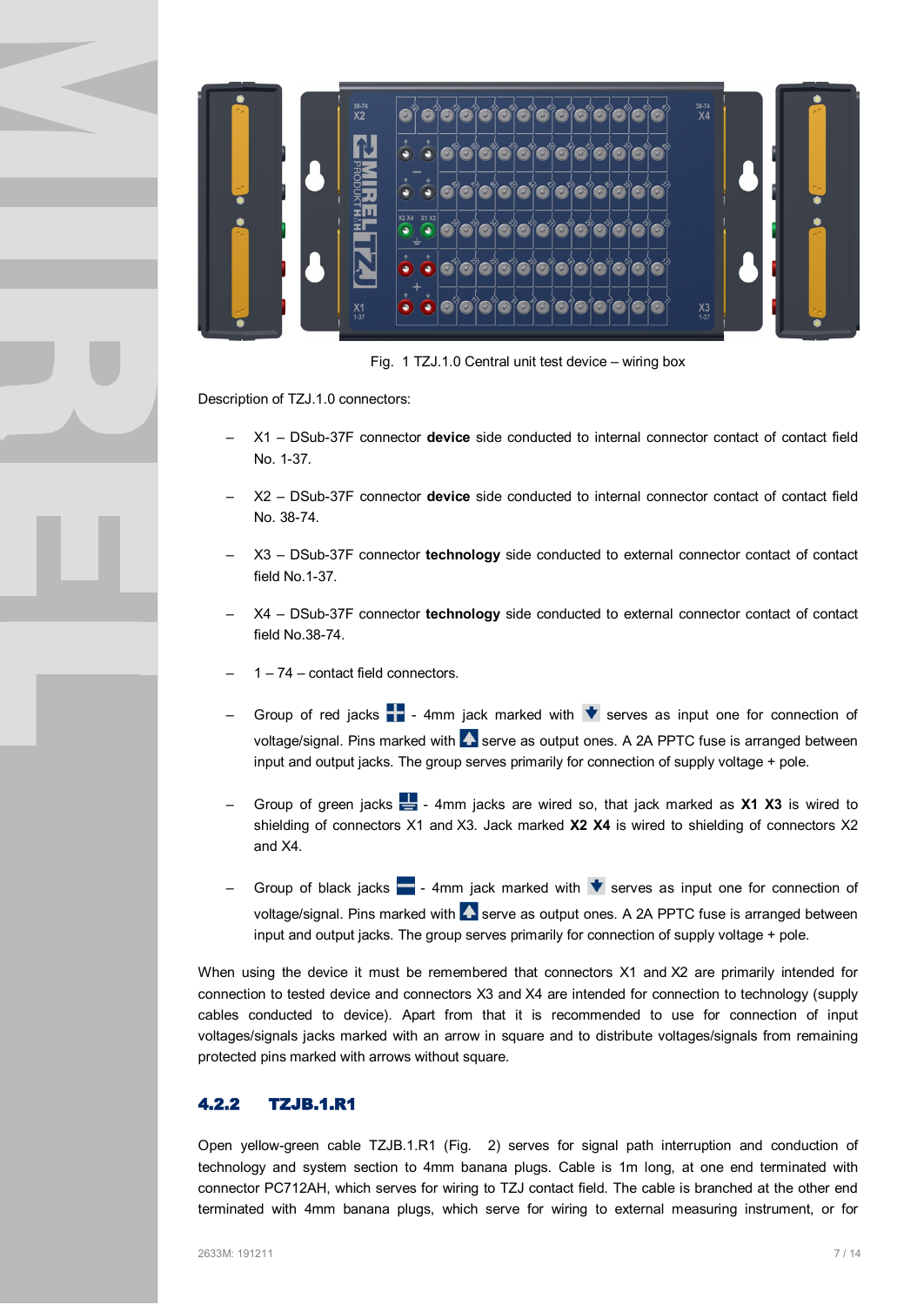connection of analogue/digital signals. The yellow banana plug is connected to device side (internal contact of contact field) and the green one to technology side (external contact of contact field).



Fig. 2 Illustrative picture of TZJB.1.R1

#### **4.2.3 TZJB.1.S0**

A grouped blue cable TZJB.1.S0 (Fig. 3) is used to create a branch line of specific signal without its interruption and for its connection to 4mm banana plug. Cable is 0,5m long, at one end terminated with connector PC712AH, which serves for wiring to TZJ contact field. At the other end the cable is terminated with a 4mm banana plug, which serves for wiring to external measuring instrument, or for connection of analogue/digital signals. Blue united cables of 0,5m length are primarily intended for connection/conduction of system supply voltage.



Fig. 3 Illustrative picture of TZJB.1.Sx

### **4.2.4 TZJB.1.S1**

A grouped blue cable TZJB.1.S1 (Fig. 3) is used to create a branch line of specific signal without its interruption and for its connection to 4mm banana plug. Cable is 1m long, at one end terminated with connector PC712AH, which serves for wiring to TZJ contact field. At the other end the cable is terminated with a 4mm banana plug, which serves for wiring to external measuring instrument, or for connection of analogue/digital signals.

#### **4.2.5 TZJP.1.C25F**

Cable TZJP.1.C25F (Fig. 4) serves for connection of device/technology to TZJ in order to wire them to contact field. Cable is 1m long, at one end terminated with connector DSub-37M, which serves for wiring to TZJ. At the other end the cable is terminated with DSub-25F, which serves for connection to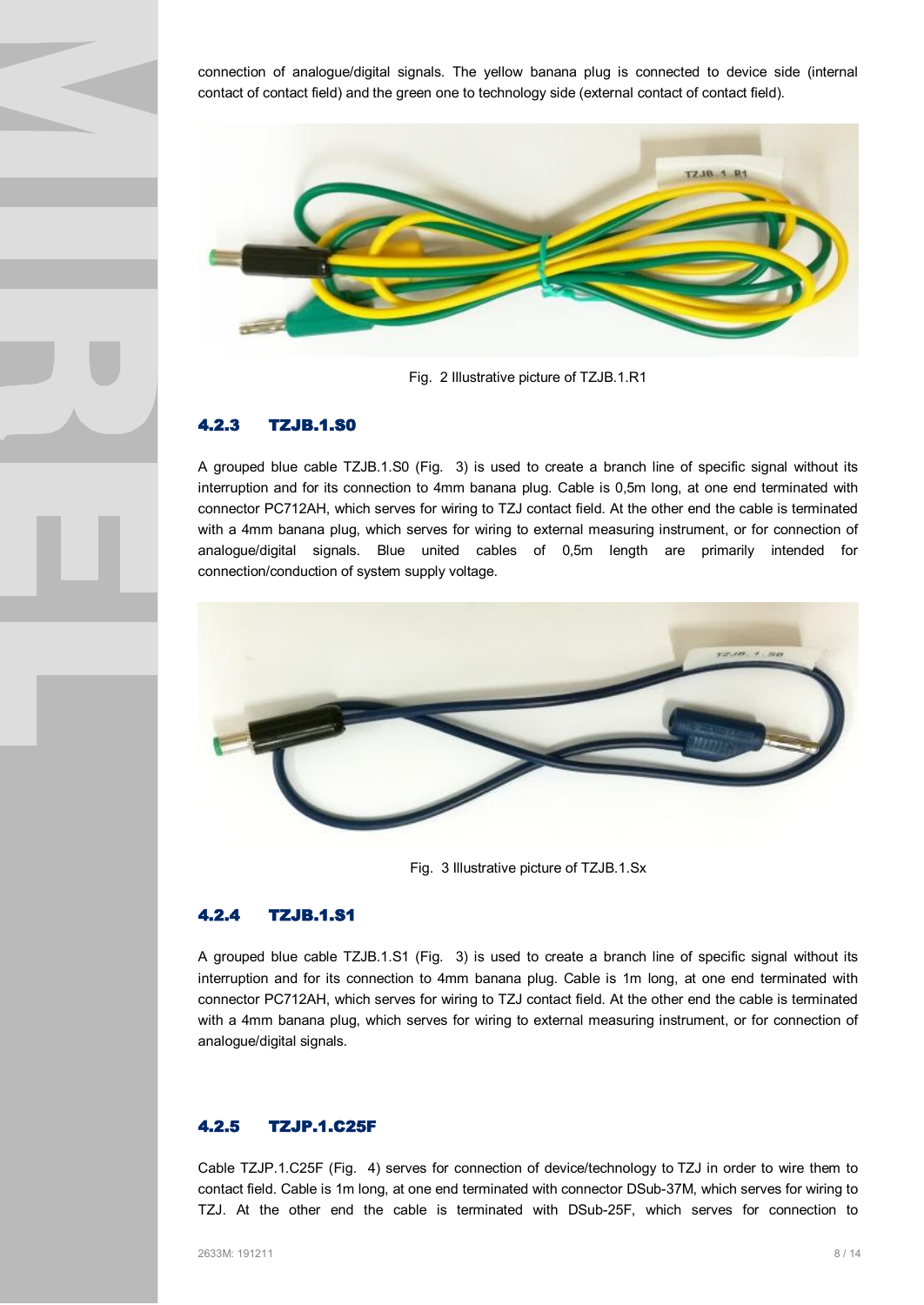device/technology. Cable is wired in such a way, that jacks 1-25 of connector DSub-25F are wired with pins 1-25 of connector DSub-37M in sequence 1-1, 2-2, 3-3 ... 25-25. Remaining pins of connector DSub-37M are not wired. Connector shields are conductively connected with cable braiding.



Fig. 4 Illustrative picture of TZJP.1.C25x

### **4.2.6 TZJP.1.C25M**

Cable TZJP.1.C25M (Fig. 4) serves for connection of device/technology to TZJ in order to wire them to contact field. Cable is 1m long, at one end terminated with connector DSub-37M, which serves for wiring to TZJ. At the other end the cable is terminated with DSub-25M, which serves for connection to system/technology. Cable is wired in such a way, that pins 1-25 of connector DSub-25M are wired with pins 1-25 of connector DSub-37M in sequence 1-1, 2-2, 3-3 ... 25-25. Remaining pins of connector DSub-37M are not wired. Connector shields are conductively connected with cable braiding.

#### **4.2.7 TZJP.1.C37F**

Cable TZJP.1.C37F (Fig. 5) serves for connection of device/technology to TZJ in order to wire them to contact field. Cable is 1m long, at one end terminated with connector DSub-37M, which serves for wiring to TZJ. At the other end the cable is terminated with DSub-37F, which serves for connection to system/technology. Cable is wired 1:1. This means that jacks 1-37 of DSub-37F connector are wired to pins 1-37 of DSub-37M connector in sequence 1-1, 2-2, 3-3 ... 37-37. Connector shields are conductively connected with cable braiding.



Fig. 5 Illustrative picture of TZJP.1.C37x

#### **4.2.8 TZJP.1.C37M**

Cable TZJP.1.C37M (Fig. 5) serves for connection of device/technology to TZJ in order to wire them to contact field. Cable is 1m long, at one end terminated with connector DSub-37M, which serves for wiring to TZJ. At the other end the cable is terminated with DSub-37M, which serves for connection to system/technology. Cable is wired 1:1. This means that pins 1-37 of DSub-37M connector are wired to pins 1-37 of DSub-37M connector in sequence 1-1, 2-2, 3-3 ... 37-37. Connector shields are conductively connected with cable braiding.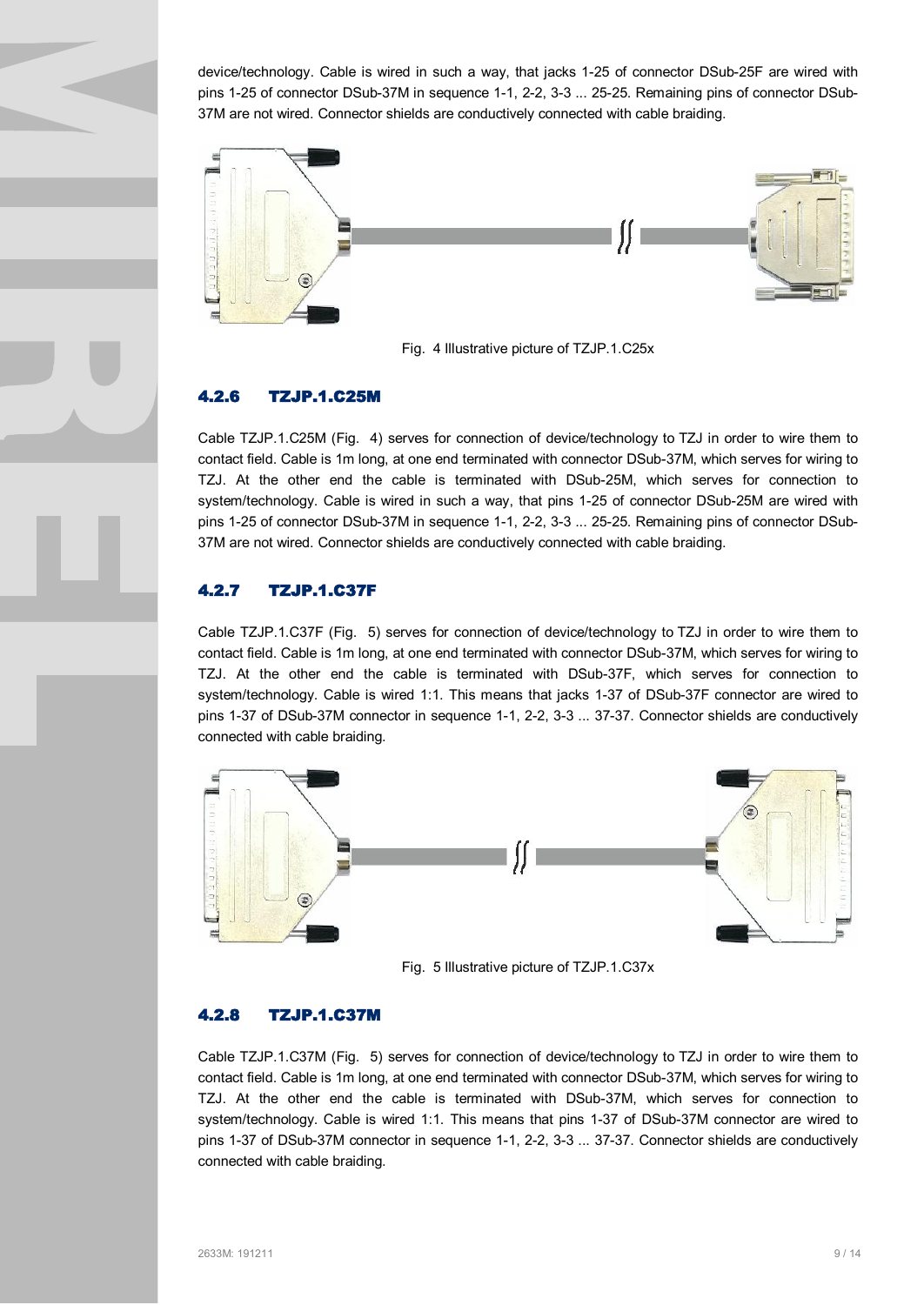#### **4.2.9 TZJP.1.DD72F**

Cable TZJP.1.DD72F (Fig. 6) serves for wiring of DD72M device connectors to TZJ in order to wire them to contact field. Cable is 1m long, at one end terminated with connector DD72F, which serves for wiring to device to be tested. At the other end the cable is branched in two parts, which are terminated with connectors DSub-37M intended for connection to TZJ. Cable is wired in such a way, that jacks 1-37 of DD72F connector are wired with pins 1-37 of connector Dsub-37M marked C1/1-37 in sequence 1-1, 2-2, 3-3 ... 37-37. Jacks 38-72 of connector DD72F are wired to pins 1-37 of connector Dsub-37M marked C2/38-72 in sequence 38-1, 39-2, 40-3 ... 72-35. Remaining pins of connector DSub-37M marked as C2/38-72 are not wired. Connector shields are conductively interlinked.



Fig. 6 Illustrative picture of TZJP.1.DD72F

## **4.2.10 TZJP.1.DD72M**

Cable TZJP.1.DD72M (Fig. 7) serves for wiring of DD72F technology connectors to TZJ in order to wire them to contact field. Cable is 1m long, at one end terminated with connector DD72M, which serves for wiring to device to be tested. At the other end the cable is branched in two parts, which are terminated with connectors DSub-37M intended for connection to TZJ. Cable is wired in such a way, that pins 1-37 of connector DD72M are wired with pins 1-37 of connector Dsub-37M marked C1/1-37 in sequence 1-1, 2-2, 3-3 ... 37-37. Pins 38-72 of connector DD72M are wired to pins 1-37 of connector Dsub-37M marked as C2/38-72 in sequence 38-1, 39-2, 40-3 ... 72-35. Remaining pins of connector DSub-37M marked as C2/38-72 are not wired. Connector shields are conductively interlinked.



Fig. 7 Illustrative picture of TZJP.1.DD72M

#### **4.2.11 TZJP.1.H3A**

Cable TZJP.1.H3A (Fig. 8) serves for wiring of system/technology HUMMEL connectors to TZJ in order to wire them to contact field. Cable is 1m long, at one end terminated with connector DSub-37M, which serves for wiring to TZJ. At the other end the cable is branched in two parts. First is terminated with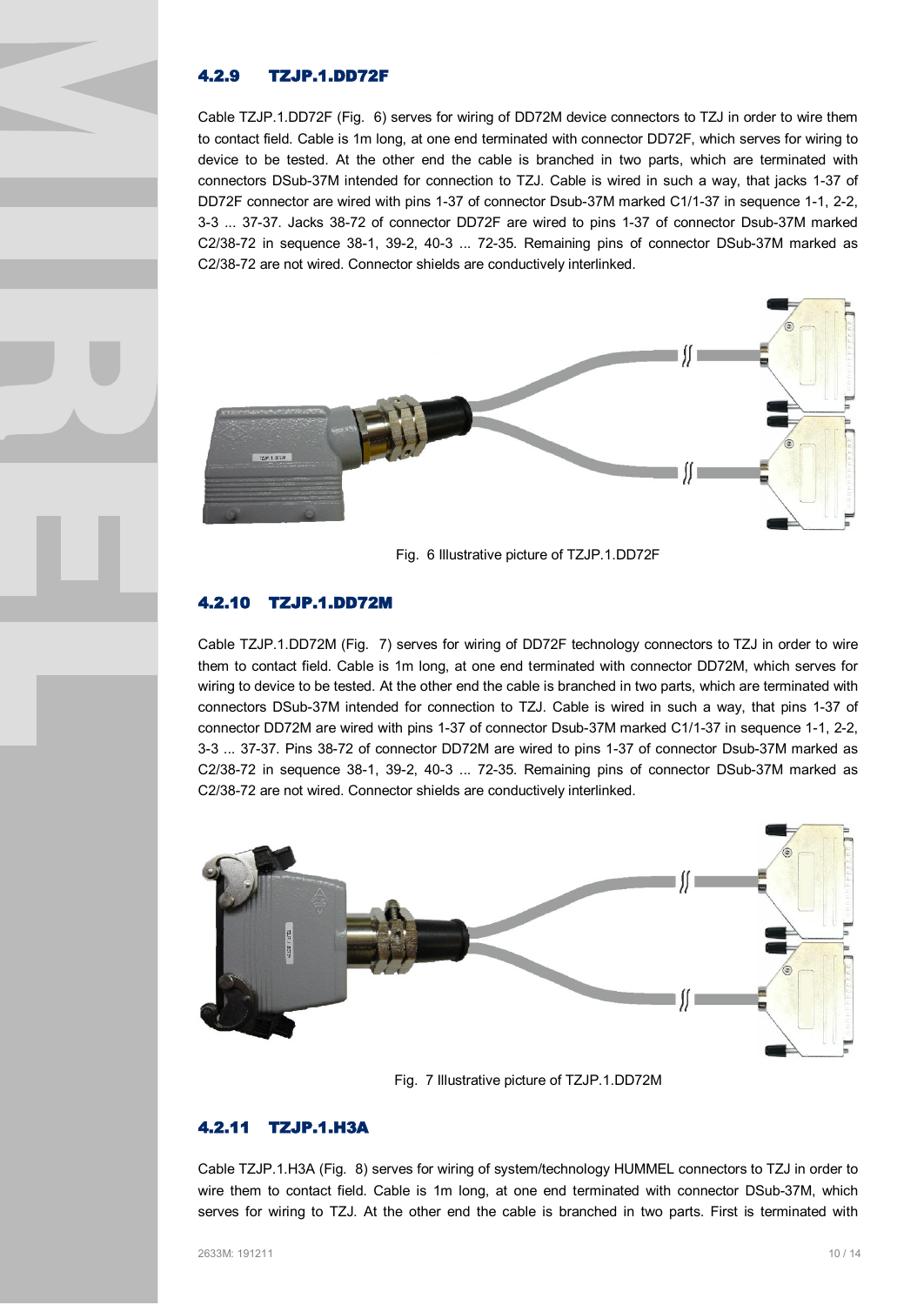connector HUMMEL FF marked as H1/1-10, second is terminated with connector HUMMEL MM marked as H1/11-20. Cable is wired in such a way, that jacks 1-10 of connector HUMMEL FF marked as H1/1-10 are wired to pins 1-10 of connector DSub-37M. Pins 1-10 of connector HUMMEL MM marked as H2/11-20 are wired to pins 11-20 of connector DSub-37M. Remaining pins of connector DSub-37M are not wired. Shields of connectors HUMMEL and DSub-37M are conductively connected with cable braiding.



Fig. 8 Illustrative picture of TZJP.1.H3x

#### **4.2.12 TZJP.1.H3B**

Cable TZJP.1.H3B (Fig. 8) serves for wiring of system/technology HUMMEL connectors to TZJ in order to wire them to contact field. Cable is 1m long, at one end terminated with connector DSub-37M, which serves for wiring to TZJ. At the other end the cable is branched in two parts. First is terminated with connector HUMMEL MM marked as H1/1-10, second is terminated with connector HUMMEL FF marked as H1/11-20. Cable is wired in such a way, that pins 1-10 of connector HUMMEL MM marked as H1/1-10 are wired to pins 1-10 of connector DSub-37M. Jacks 1-10 of connector HUMMEL FF marked as H2/11-20 are wired to pins 11-20 of connector DSub-37M. Remaining pins of connector DSub-37M are not wired. Shields of connectors HUMMEL and DSub-37M are conductively connected with cable braiding.

#### **4.2.13 TZJP.1.H3C**

Cable TZJP.1.H3C (Fig. 8) serves for wiring of system/technology HUMMEL connectors to TZJ in order to wire them to contact field. Cable is 1m long. At one end it is terminated with connector DSub-37M, which serves for wiring to TZJ. At the other end the cable is branched in two parts. First is terminated with connector HUMMEL MF marked as H1/1-10, second is terminated with connector HUMMEL FM marked as H1/11-20. Cable is wired in such a way, that jacks 1-10 of connector HUMMEL MF marked as H1/1-10 are wired to pins 1-10 of connector DSub-37M. Pins 1-10 of connector HUMMEL FM marked as H2/11-20 are wired to pins 11-20 of connector DSub-37M. Remaining pins of connector DSub-37M are not wired. Shields of connectors HUMMEL and DSub-37M are conductively connected with cable braiding.

#### **4.2.14 TZJP.1.H3D**

Cable TZJP.1.H3D (Fig. 8) serves for wiring of system/technology HUMMEL connectors to TZJ in order to wire them to contact field. Cable is 1m long. At one end it is terminated with connector DSub-37M, which serves for wiring to TZJ. At the other end the cable is branched in two parts. First is terminated with connector HUMMEL FM marked as H1/1-10, second is terminated with connector HUMMEL MF marked as H1/11-20. Cable is wired in such a way, that pins 1-10 of connector HUMMEL FM marked as H1/1-10 are wired to pins 1-10 of connector DSub-37M. Jacks 1-10 of connector HUMMEL MF marked as H2/11- 20 are wired to pins 11-20 of connector DSub-37M. Remaining pins of connector DSub-37M are not wired. Shields of connectors HUMMEL and DSub-37M are conductively connected with cable braiding.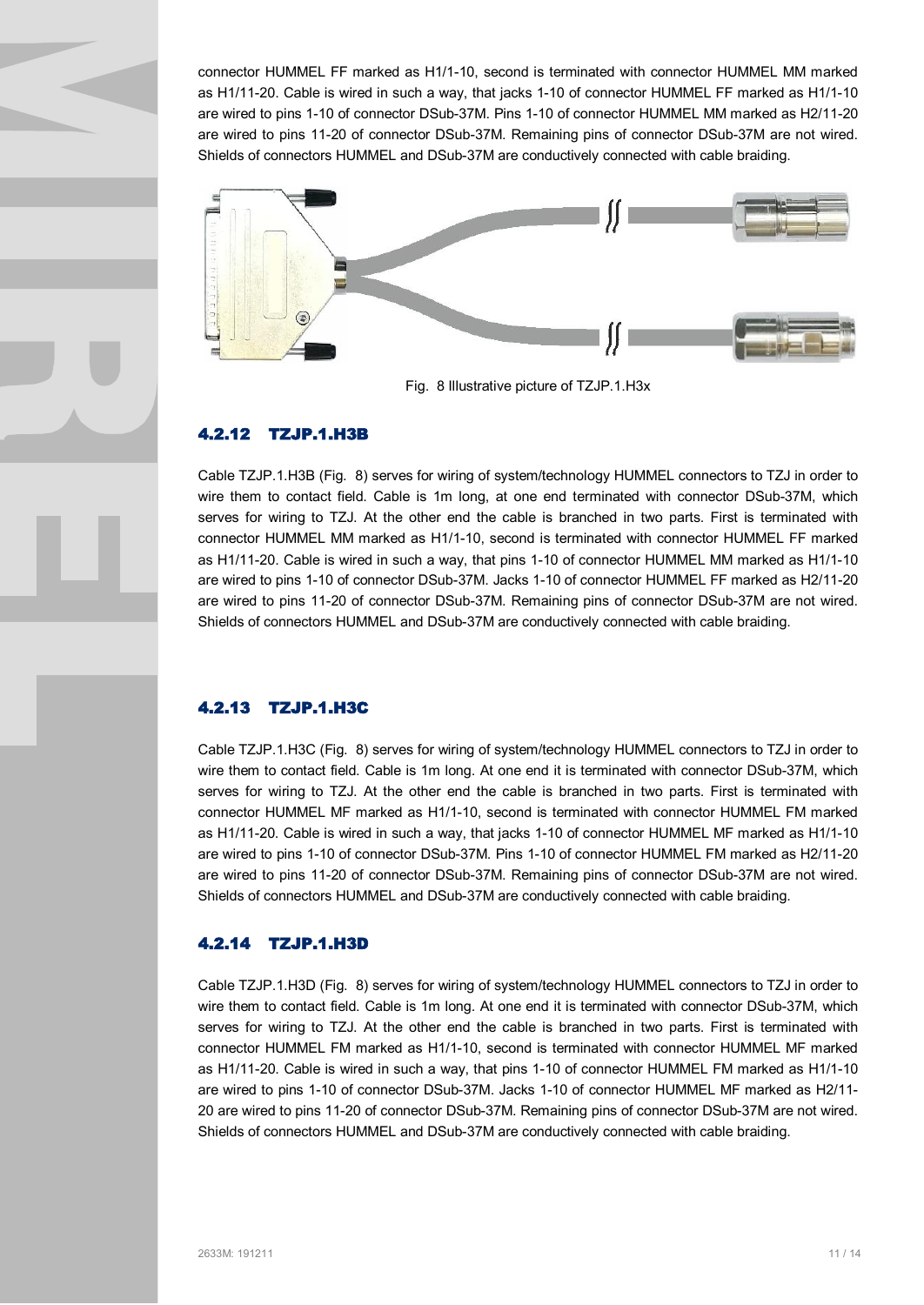## **5 Operation of Device TZJ.1**

#### **5.1 Safety Instructions**

Device can be operated only by a person, which has been instructed about safety at work with this device and must be demonstrably appointed and trained for this purpose and for work with MIREL systems.

Each person conducting diagnostics of MIREL systems must be instructed about occupational safety, must be demonstrably trained for this activity and for execution of individual system diagnostic levels.

When working with, handling and transferring the device, please adhere to general rules concerning occupational safety and health protection.

When working close to DRV and on railyard instructions regarding OSH in this environment must be followed.

The TZJ device and its accessories must be used only for purpose intended by Producer.

Only Producer approved device accessories can be used for work with it.

Connection of test device to device to be tested and to DRV is allowed only with accessories approved by Producer.

Please inspect product regularly for eventual damage or wear. Do not continue using a damaged or worn product.

#### **5.2 Connection of TZJ to Tested Device**

TZJ is wired between device to be tested and the technology cabling by means of suitable combination of cables from accessories. Please pay regard to the fact, that connectors X1 and X2 are primarily intended for connection to tested device and connectors X3 and X4 are intended for connection to technology (by means of supply cable leading to device). Assignment of individual signals and in this way also their wiring to contact field is governed by valid wiring diagram for the given DRV type and applied accessories cables. If there isn´t any signal artificially enforced into the contact field, or interrupted by means of cable TZJB.1.R1, then the system operates without any functional alteration.

#### **5.2.1 Connection of Test Device External Power Supply**

If it is necessary to power the device to be tested from an external source, then red and black jacks have to be used for this purpose. The negative source pole can be wired to black jack ( $\Box$ ) marked with  $\bigtriangledown$  by means of cable. Then, by means of cable TZJB.1.S0 the signal can be applied on a specific contact field connector from any black jack marked with  $\blacktriangle$ . Positive source pole is connected with cable to red jack (  $\blacktriangleright$  marked with  $\blacktriangleright$ . Then, by means of cable TZJB.1.S0 the supply power can be applied on a specific contact field connector from any red jack marked with  $\blacktriangle$ . Wiring spot of positive and negative source pole to contact field is governed by valid wiring diagram for the given DRV type and applied accessories cables.

#### **5.2.2 Voltage Measurement on Signal Path**

Voltage on signal path is measured by means of an external voltmeter and applied cables TZJB.1.S0/1. First of cables, TZJB.1.S0/1 is connected to the signal in contact field, which is wired to reference potential and is connected in the respective jack of external voltmeter. Second of cables TZJB.1.S0/1, is connected to the signal in contact field, on which we want to measure voltage and is connected in the respective jack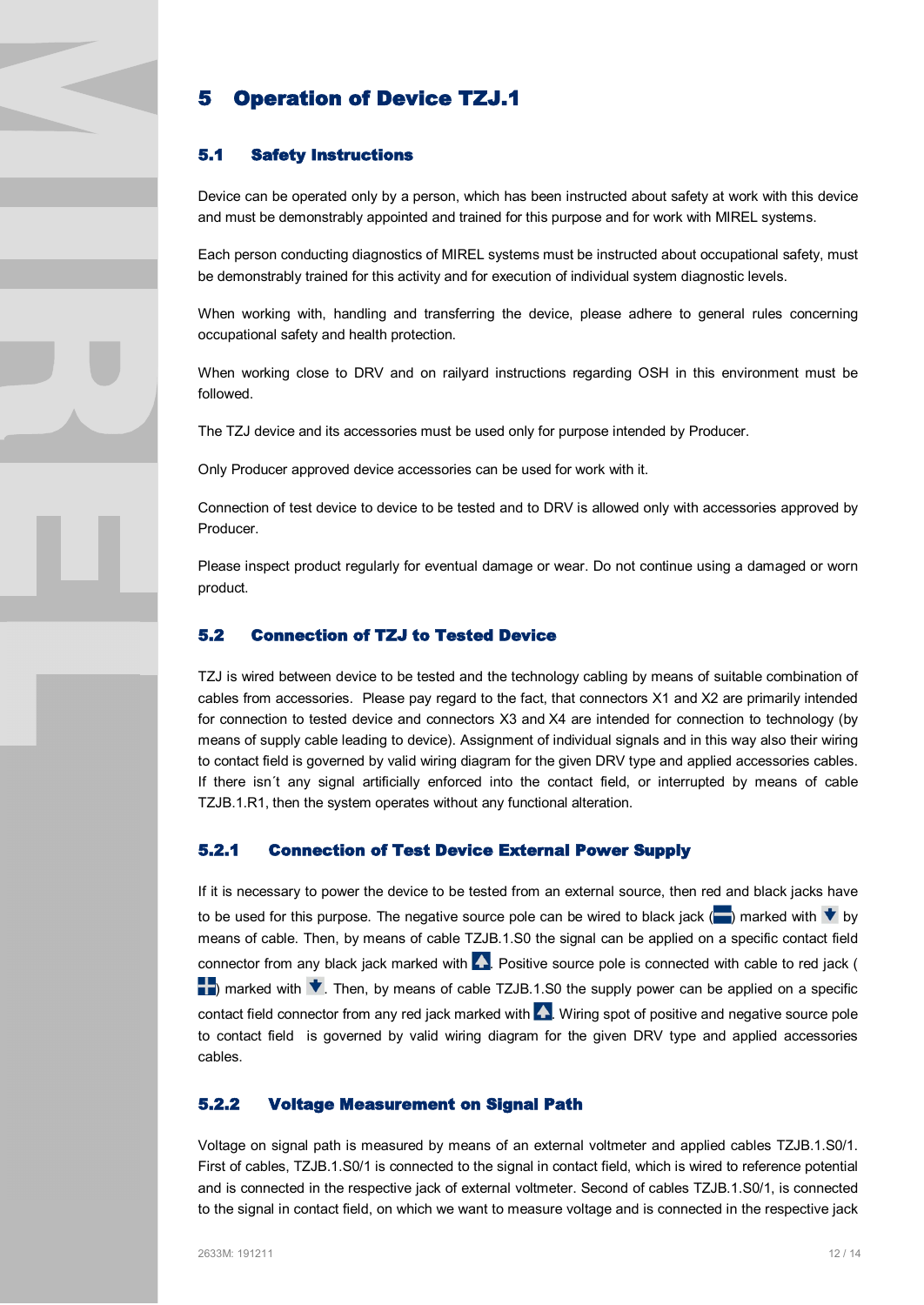of external voltmeter. Wiring spot of reference potential and of respective signal to contact field is governed by valid wiring diagram for the given DRV type and applied accessories cables.

#### **5.2.3 Current Measurement on Signal Path**

Current on signal path is measured by means of an external ammeter and applied cable TZJB.1.R1. The cable TZJB.1.R1 is connected to the signal in contact field, on which we want to measure current. Yellow and green banana plugs are connected to respective jacks of external ammeter. The yellow banana plug is connected to device to be measured and green one to technology. The sign of measured current depends on method of wiring to external ammeter. Regard has to be paid to the fact, that after connecting the cable, TZJB.1.R1 to contact field, the respective signal path is interrupted for the time when the external ammeter isn´t connected. Wiring spot of cable TZJB.1.R1 to contact field is governed by valid wiring diagram for the given DRV type and applied accessories cables.

#### **5.2.4 Enforcement of Defined Signal Status**

If it´s necessary to enforce a defined signal status, then the cable TZJB.1.R1 can be used for this purpose, which allows disconnection of input/output signal path. The required signal level can be then enforced on device/technology input by wiring yellow banana plug between the reference point and device input or green banana plug between the reference point and technology input. Parameters of input signals must follow recommendations of device/technology producer. Confusion of input and output of device/technology must be prevented when executing this measurement, because if signal would be enforced on device/technology output, this could lead to a permanent damage of device/technology. It has to be considered, that when wiring the cable TZJB.1.R1 to contact field, the respective signal path gets interrupted. Wiring spot of cable TZJB.1.R1 and reference point location on contact field is governed by valid wiring diagram for the given DRV type and applied accessories cables.